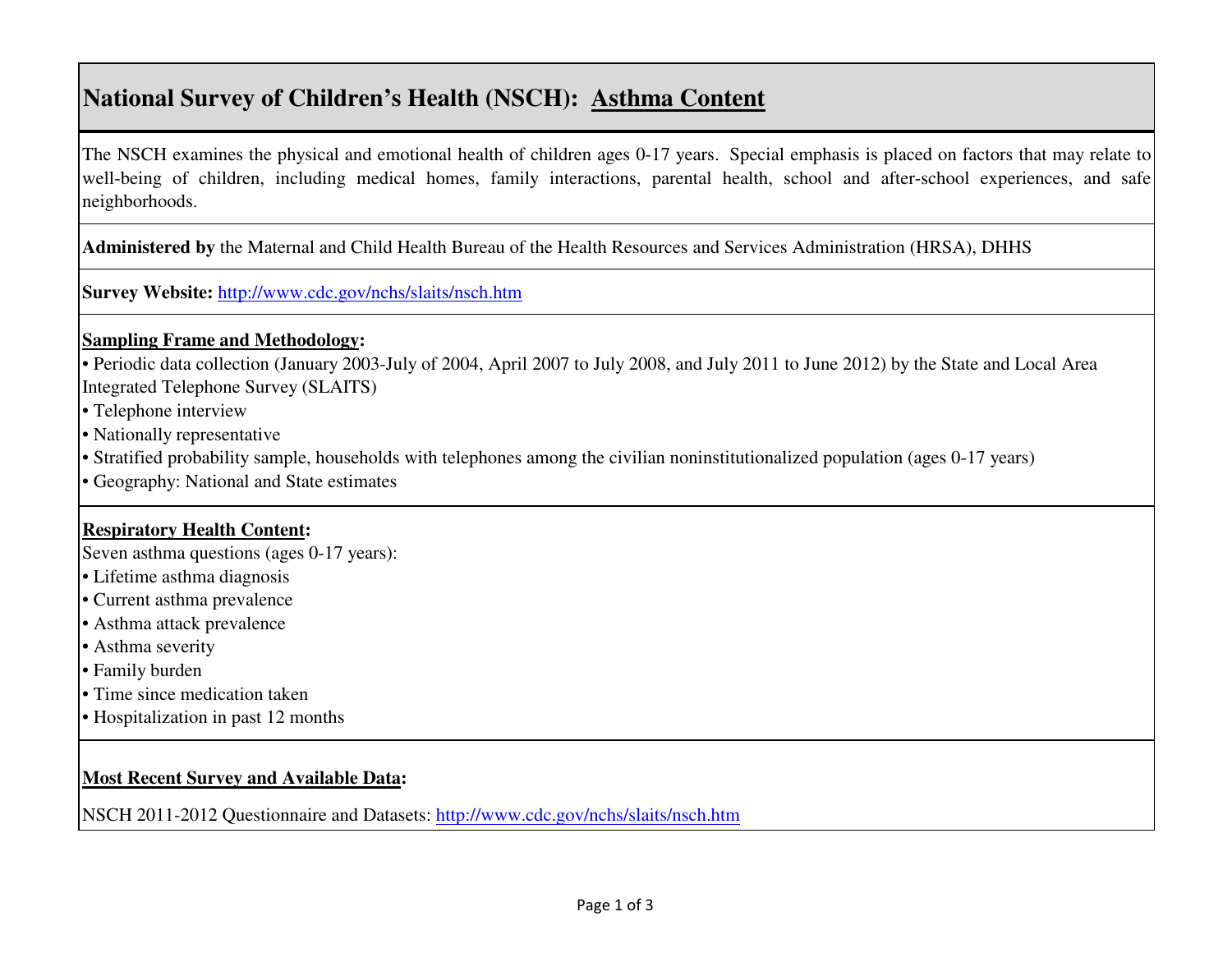# **National Survey of Children's Health (NSCH): Asthma Content**

**Questionnaire, Data Access, & Technical Information:** 

All Years Questionnaires, Data and Documentation: http://www.cdc.gov/nchs/slaits/nsch.htm

### **Related Resources:**

SLAITS: http://www.cdc.gov/nchs/slaits.htm

Publications: http://www.cdc.gov/nchs/slaits/slaits\_products.htm

Data Resource Center for Child and Adolescent Health: http://www.nschdata.org/

**Developed by CDC National Asthma Control Program:** http://www.cdc.gov/asthma/NACP.htm

Updated April 2015